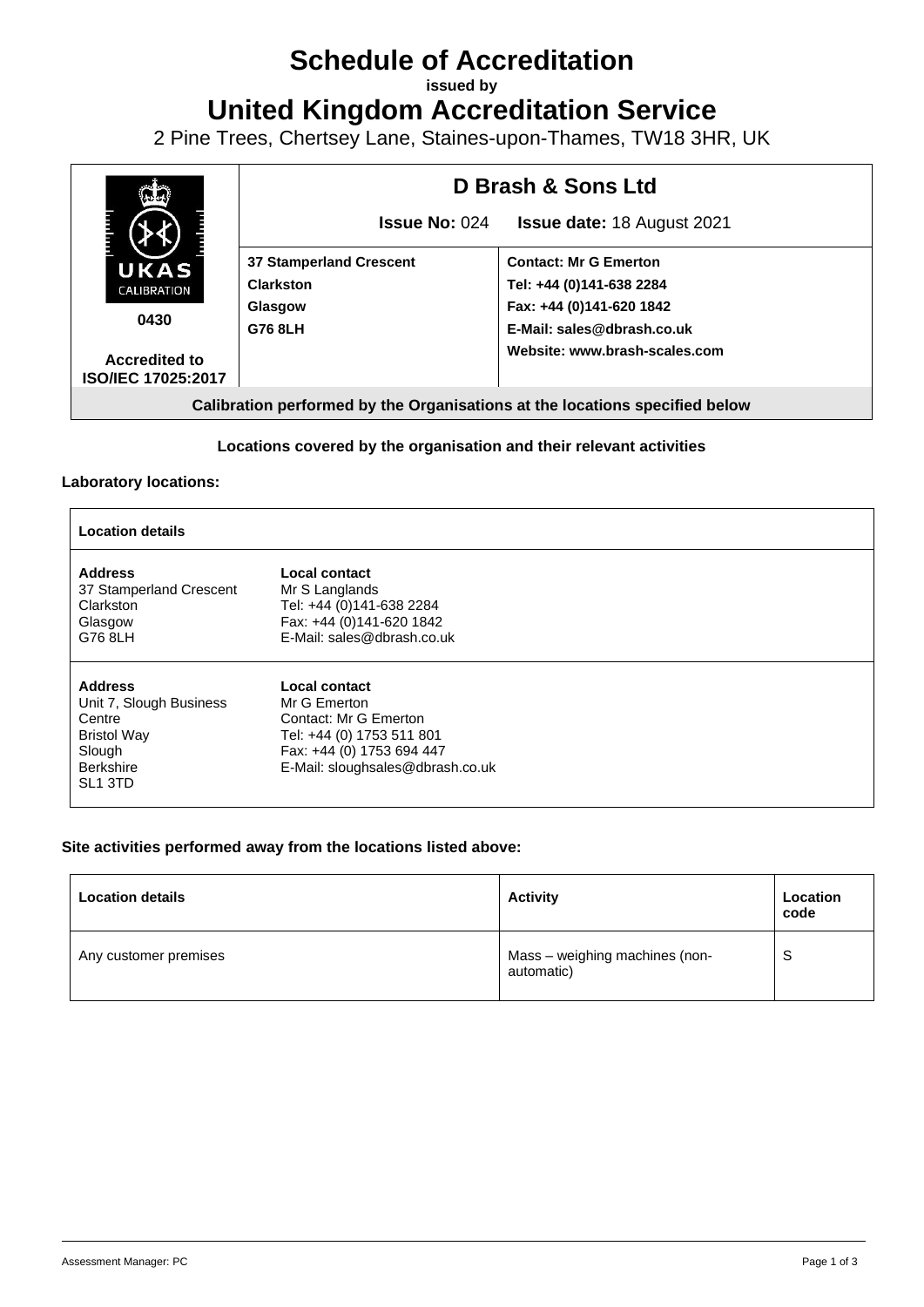

| <b>Measured Quantity</b><br>Instrument or Gauge | Range                                                                                                                                                                                                                                                                                                                                                                        | Expanded<br>Measurement<br>Uncertainty $(k = 2)$                                                                                                                                                                                                                                                                                                                                                                                                             | Remarks                                                                                                                                                                                                                                                                                                                                                                                                         | Location<br>Code |  |  |
|-------------------------------------------------|------------------------------------------------------------------------------------------------------------------------------------------------------------------------------------------------------------------------------------------------------------------------------------------------------------------------------------------------------------------------------|--------------------------------------------------------------------------------------------------------------------------------------------------------------------------------------------------------------------------------------------------------------------------------------------------------------------------------------------------------------------------------------------------------------------------------------------------------------|-----------------------------------------------------------------------------------------------------------------------------------------------------------------------------------------------------------------------------------------------------------------------------------------------------------------------------------------------------------------------------------------------------------------|------------------|--|--|
| NON AUTOMATIC WEIGHING<br><b>MACHINES</b>       | 200 mg<br>500 mg<br>1g<br>2 <sub>g</sub><br>5 <sub>g</sub><br>10 <sub>g</sub><br>20 <sub>q</sub><br>50 <sub>g</sub><br>100 <sub>g</sub><br>200 <sub>g</sub><br>500 g<br>1 kg<br>2 kg<br>5 kg<br>10 kg<br>20 kg<br>50 kg<br>60 kg<br>100 kg<br>200 kg<br>500 kg<br>1000 kg<br>1500 kg<br>2000 kg<br>3000 kg<br>4000 kg<br>5000 kg<br>6000 kg<br>7000 kg<br>8000 kg<br>9000 kg | $0.015$ mg<br>$0.020$ mg<br>$0.025$ mg<br>$0.030$ mg<br>$0.038$ mg<br>$0.051$ mg<br>$0.067$ mg<br>$0.095$ mg<br>$0.17 \text{ ma}$<br>$0.34$ ma<br>$0.85$ mg<br>1.7 <sub>mg</sub><br>3.4 mg<br>9.5 <sub>mg</sub><br>19 <sub>mg</sub><br>39 mg<br>110 mg<br>130 mg<br>1.7 <sub>g</sub><br>4.4 <sub>g</sub><br>10 <sub>g</sub><br>20 <sub>g</sub><br>26 g<br>44 g<br>56 g<br>90 g<br>100 <sub>g</sub><br>160 g<br>170 <sub>g</sub><br>180 <sub>g</sub><br>190 g | 1. Weights are available in<br>OIML Class<br>E2 from 1 mg to 500 g<br>Max grouped load 2 kg<br>F1 from 1 g to 20 kg<br>Max grouped load 60 kg<br>M1 from 1 kg to 60 kg<br>Max. grouped load 3000<br>kg<br>2. Make-up weights may<br>be used for calibration<br>above 300 kg, and will be<br>used for calibrations<br>above 3000 kg up to a<br>maximum of 9000 kg.<br>3. Methods consistent<br>with EURAMET CG18 | S                |  |  |
| <b>END</b>                                      |                                                                                                                                                                                                                                                                                                                                                                              |                                                                                                                                                                                                                                                                                                                                                                                                                                                              |                                                                                                                                                                                                                                                                                                                                                                                                                 |                  |  |  |

# Calibration and Measurement Capability (CMC)